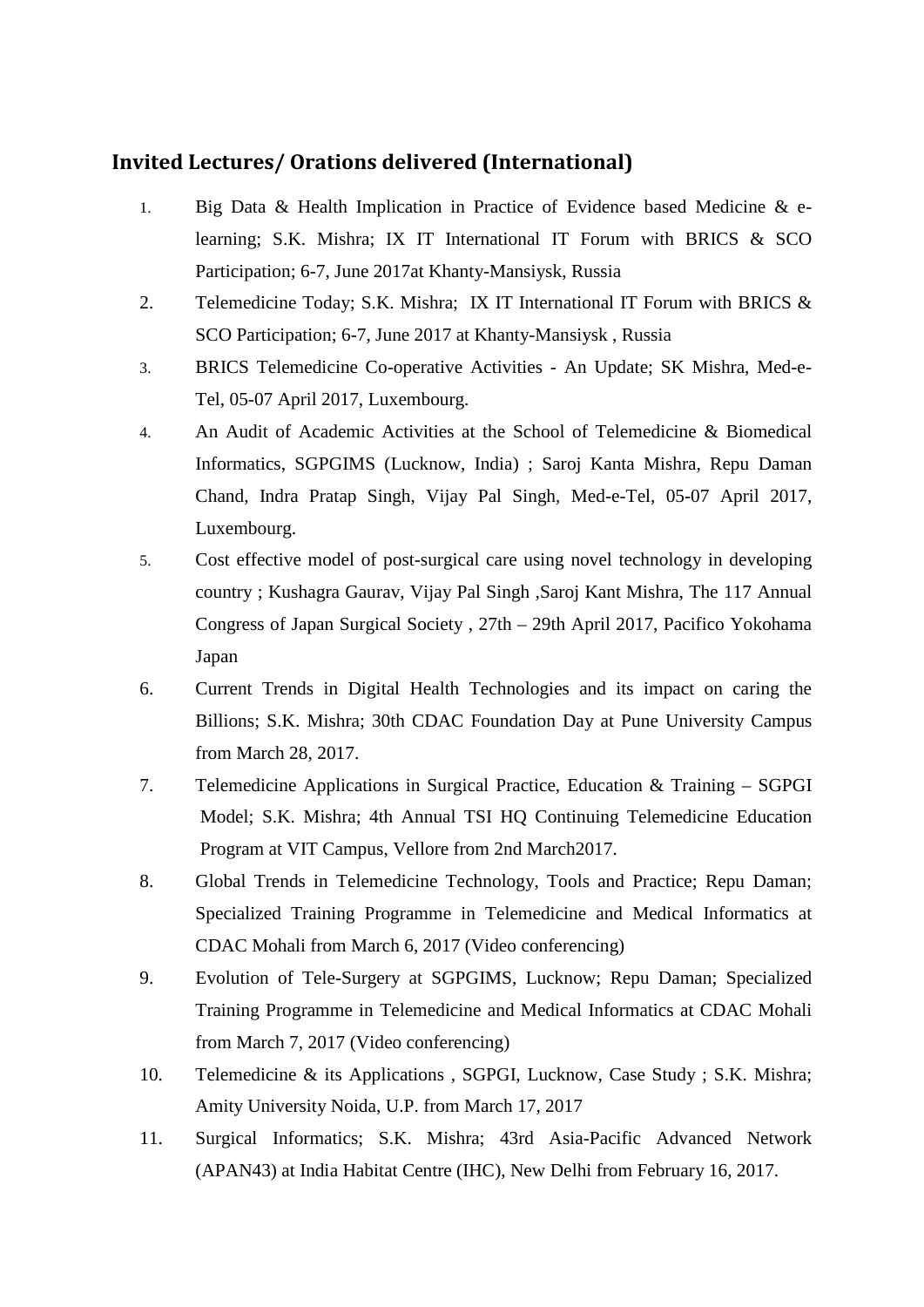- 12. Portable Telemedicine: Models and Practice Scenarios; I.P.Singh; 43rd Asia-Pacific Advanced Network (APAN43) at India Habitat Centre (IHC), New Delhi from February 16, 2017
- 13. Tele-ophthalmology in rural health care ; Priyadarshini Mishra ; 43rd Asia-Pacific Advanced Network (APAN43) at India Habitat Centre (IHC), New Delhi from February 16, 2017
- 14. S.K. Mishra; Design, Development and Deployment of cost-effective Surgical Telepresence Suite: Case Study from a tertiary care academic institute of North India 2nd Arctic Telemedicine Conference a Naryan –Mar city, Russia 24-25 November 2016.
- 15. S.K. Mishra; Experience in development of telemedicine in Remote and hard-toreach areas of India Artic telemedicine ; 2nd Arctic Telemedicine Conference a Naryan –Mar city, Russia 24-25 November 2016.
- 16. S.K. Mishra; Telemedicine in India-Pioneering experience in a resource constrained setting; 24th Triennial Conference of the Commonwealth Medical Association 2016, Colombo, Srilanka; 14-16 October 2016.
- 17. S.K. Mishra; Indian Telemedicine An Institutional Perspective; First National Telemedicine Workshop, Kathmandu, Nepal; 9-10 September 2016.
- 18. S. Mishra , R. Chand, I. Singh, V. Singh; Telemedicine National Framework for Healthcare and Education; 30th International Congress and Exhibition of Computer Assisted Radiology and Surgery (CARS-2016), Heidelberg ,Germany ; 21-25 June2016.
- 19. S K Mishra ;Telehealthcare & Collaborative Learning over National Knowledge Network; Telemedicine & eLearning in Medical Care in BRICS Countries ; BRICS Global University Summit; 28 October 2015 (Web Conferencing)
- 20. S K Mishra; Overview of Health care System in India; Durban, South Africa; 13th October 2015 (Web Conferencing)
- 21. S K Mishra; Telemedicine landscape of India with special reference to national strategy, trends in technology and solutions; ITU Regional Workshop for CIS on Use of ICT for Health Protection. Telemedicine Services, Including in Rural and Remote Areas Tashkent, Republic of Uzbekistan,7-9 October 2015
- 22. S K Mishra; Technical Issues and Application models over NMCN using National Knowledge Network; International Conference Phystech Med 2015: past, present and future, Dologoprundy, Russia; 10th & 11th September 2015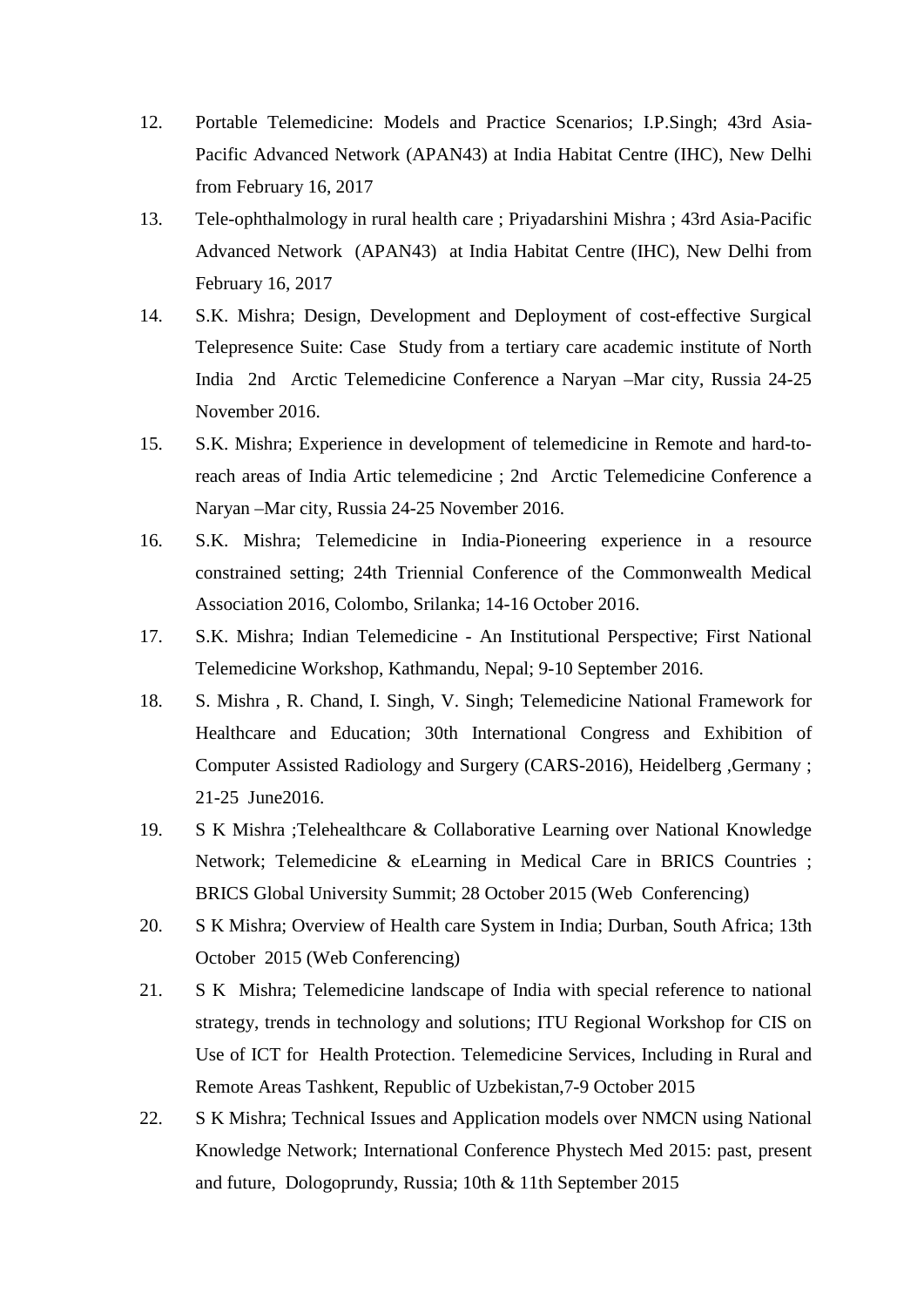- 23. S K Mishra; National Scenario of Telemedicine in India; ATA 2015, 2-5 May 2015, Los Angeles.
- 24. S K Mishra; Post-Surgical Continuity of Care from Home Using Skype® In a Resource Limited Country; Naval Bansal, Med-e-Tel, 22-24 April 2015, Luxembourg
- 25. S K Mishra; International Distance Education Initiatives at SGPGI, Lucknow, India; Med- e-Tel, 22-24 April 2015, Luxembourg
- 26. S.K. Mishra; SATCOM based Cloud based portable e-health toolkit for Public Health, AT6FUI Meeting 2014 (Virtual) August 25, 2014
- 27. S. K. Mishra; Invited Lectures on the title " Telemedicine Landscape of India" at the 6th International IT-Forum of BRICS countries, Khanty- Mansiysk (Russia),4- 5 June, 2014
- 28. S K Mishra; Design and Development of Workspaces for Surgical Skill Development, Med-e-Tel, 09-11 April 2014, Luxembourg
- 29. S. K. Mishra; Telemedicine Landscape of India, 6th International IT-Forum of BRICS countries, Khanty-Mansiysk (Russia), 4-5 June,2014
- 30. S. K. Mishra; Design and Development of Workspaces for Surgical Skill Development, Med-e-Tel, 09-11 April 2014, Luxembourg.
- 31. SK Mishra; Impact of Telemedicine on Health Care Delivery, Education and Mentoring Endocrine Surgery as an index; 8th International Surgical Update, College of Medicine & Health Science, Muscat, 13th Nov 2013
- 32. SK Mishra; Impact of Telemedicine in Healthcare in India; Pan-African/WHS Global Forum on Challenges in cardio-thoracic surgery in the emergency economics"; Berlin, Germany; 23rd October 2013
- 33. SK Mishra; Telemedicine landscape of India, The 18th ISfTeH International Conference on Construction of international collaboration with telemedicine; Takamatsu; Japan; 17th -20th October 2013
- 34. S.K. Mishra; Telemedicine Scenario in India with special reference to legal, ethical and socio-economic issues ; 35th Annual International Conference of the IEEE Engineering in Medicine and Biology Society (EMBC'13),Osaka, Japan; 3rd -5th July 2013 (through video-conferencing)
- 35. SK Mishra, Designing Various Medical Workplaces for NKN Application; The International eHealth, Telemedicine and Health ICT Forum for Education, Networking and Business; Med-e-tel 2013, Luxembourg, 10th -12th April 2013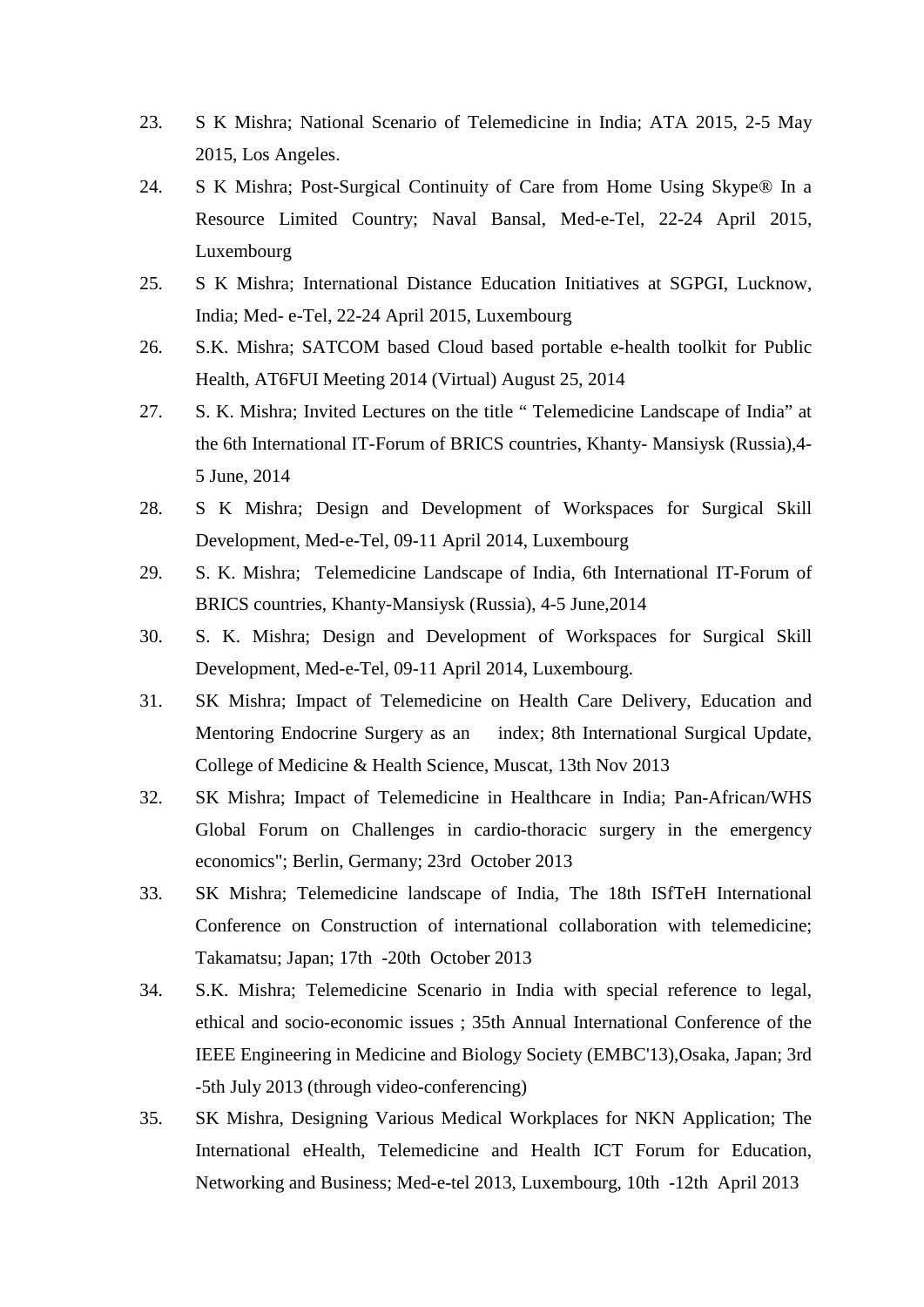- 36. SK Mishra, Current Scenario and Future Trends of Indian Telemedicine; The International eHealth, Telemedicine and Health ICT Forum for Education, Networking and Business; Med-e-tel 2013, Luxembourg, 10th -12th April 2013
- 37. S. K. Mishra, Proposed road map for regional co-operation for endocrine surgery education and skill development; 13th Asian Association of Endocrine Surgeon Congress, Singapore; 26-28 March 2012
- 38. S.K. Mishra, Evolution of Mobile eHealth Technology, Tools, Practices in India; Med-e-Tel Conference 10th Edition, Luxemburg, 18th -20th April 2012
- 39. S.K. Mishra, Telemedicine in India: Country Report; Med-e-Tel Conference 10th Edition, Luxemburg,  $18<sup>th</sup> -20<sup>th</sup>$  April 2012
- 40. S.K. Mishra, eHealth in SAARC Context; 3rd International eHealth Conference: road to national eHealth strategy for Pakistan ; Lahore, Pakistan, 21th-22nd January 2012
- 41. S.K. Mishra, SAARC Telehealth Network: Scope & Potential; 3rd International eHealth Conference: road to national eHealth strategy for Pakistan ; Lahore, Pakistan,  $21th - 22<sup>nd</sup>$  January 2012
- 42. S.K. Mishra; Mobile Application mHealth; Mobile Application Workshop, Thimpu, Bhutan,  $20^{th}$  -26<sup>th</sup> November 2011
- 43. S.K. Mishra, mHealth Tool Kit for Low Resource Countries; UN/ Islamic Republic of Iran Regional Workshop on the use of Space Technology for Human Health Improvement (UNOOSA); Tehran, Iran, 23-26 October 2011
- 44. S. K. Mishra, Rural Telehealth practice India: Evaluation of Mobile e-Health Technology, Tools and Systems; Asean Rural Connectivity Conference for Education and Development, Vietnam; Sept 21 -23, 2011
- 45. S.K. Mishra, Mobile e-Health Country Need Assessment and Feasibility Study; International Telecommunication Union (ITU) Mission; Nepal, 24th May – 8th June 2011
- 46. S.K. Mishra; Evolution of Mobile eHealth Technology, Tools, Practices in India; Workshop on Space technology for public health actions in the context of climate change adoption; Montreal, Canada,19-21 June 2011
- 47. S. K. Mishra; Sustaining Telemedicine Programme: Nightmare for Program Leaders, Second International eHealth Conference 2011 Islamabad Pakistan,22-23 Jan 2011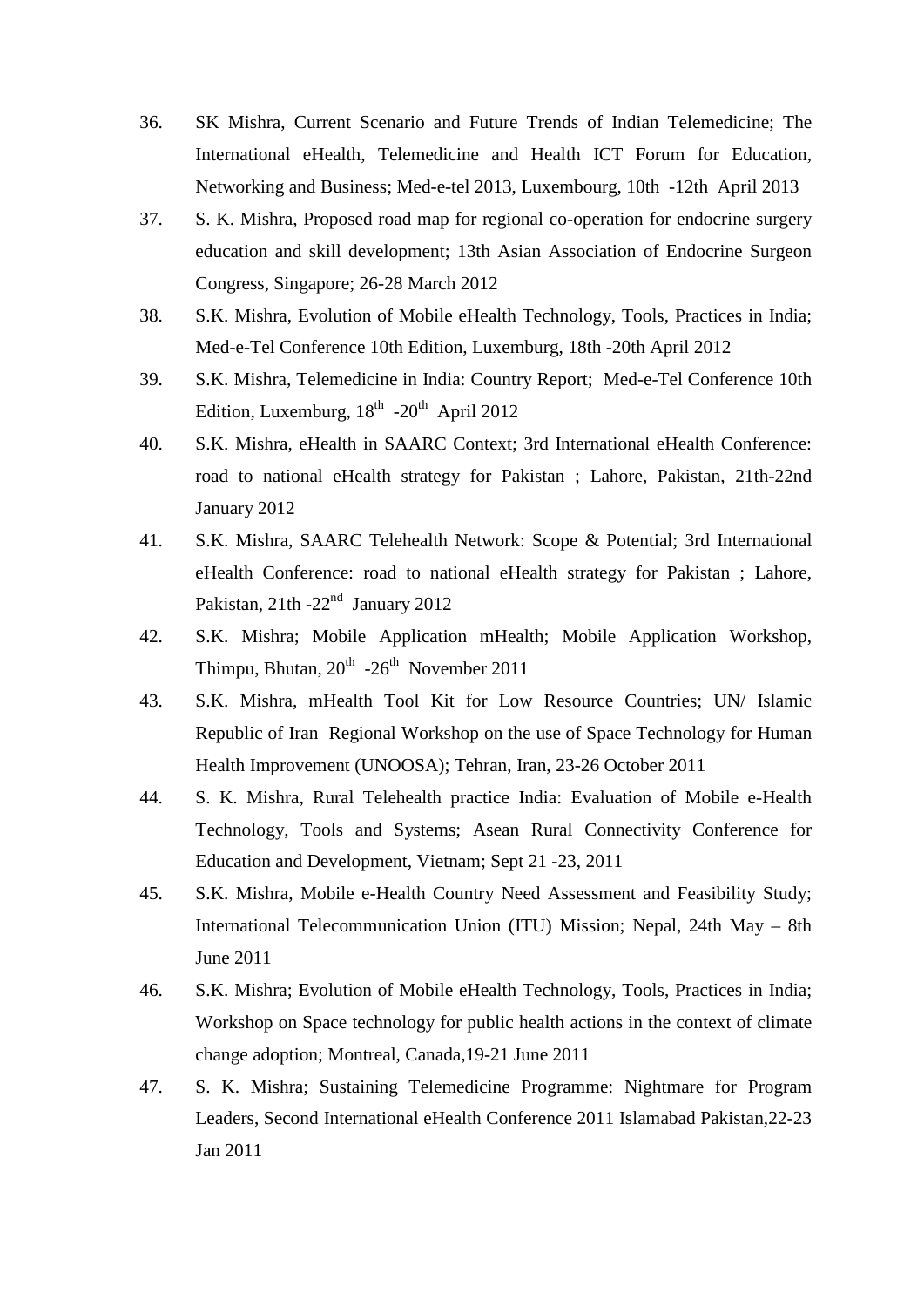- 48. S. K. Mishra, Telemedicine India Country Report; 33rd Korean Medical Association Scientific Congress; Seoul, korea;13-15 May 2011
- 49. S. K. Mishra, Laying country wide e-infrastructure for Distance Medical Education - Network Design, Pilot and scaling up Deployment for National Medical College Telemedicine Network: India Case Study; 31st Asia Pacific Advanced Network (APAN )Meeting, Hongkong; 23rd Feb 2011
- 50. S. K. Mishra, Practical Guidelines on Design & Implementation of Telemedicine Network, 2nd Hospital Build Asia Congress, Singapore, 11-13 May 2010
- 51. S K Mishra, Case Presentation on the use of Tele-follow up, 2nd Hospital Build Asia Congress, Singapore, 11-13 May 2010
- 52. Saroj Kanta Mishra, A decade of telemedicine in India: Opportunities and Challenges, Innovations in Healthcare Management and Informatics, Singapore, 8 -11 February 2010
- 53. Saroj Kanta Mishra, Health for Development: The opportunity of mobile technology for healthcare, Innovations in Healthcare Management and Informatics, Singapore, 8 -11 February 2010
- 54. S K Mishra, e-Health: India Country Report, Rapporteur's Grp meeting of Ques-14-2/2, Tokyo, Japan , 3rd -4th July, 2008
- 55. S K Mishra, A K Mahapatra, Bridging the Knowledge and Skill Gap in Healthcare: SGPGIMS, Lucknow, India Initiatives, 21<sup>st</sup> Pacific Science Congress (PSC/APT) Workshop, 2-7-13,Okinawa,Japan; 12-18, June 2007
- 56. S K Mishra; Current Telemedicine Infrastructure, Network, Applications in India, ITU Rapporteur's Meeting, Okinawa, Japan; 17-18 June 2007
- 57. Lily Kapoor, Rajesh Basnet, Repu Daman Chand, Sandeep Singh, S K Mishra; An Audit of Problems in Implementation of Telemedicine Programme, 9<sup>th</sup> International Conference on e-Health Networking, Application & Services, Healthcom2007, Taipei, Taiwan; 19<sup>th</sup> -22<sup>nd</sup> June 2007
- 58. A K Mahapatra, S. K. Mishra; National Resource Center for Telemedicine and Biomedical Informatics,  $9<sup>th</sup>$  International Conference on e-Health Networking, Application & Services, Healthcom2007, Taipei, Taiwan 19th-22nd June 2007
- 59. S K Mishra, Deepak Gupta, Jagdish Kaur; Telemedicine in India : Initiatives and vision, 9<sup>th</sup> International Conference on e-Health Networking, Application & Services, Healthcom2007, Taipei, Taiwan; 19<sup>th</sup> -22<sup>nd</sup> June 2007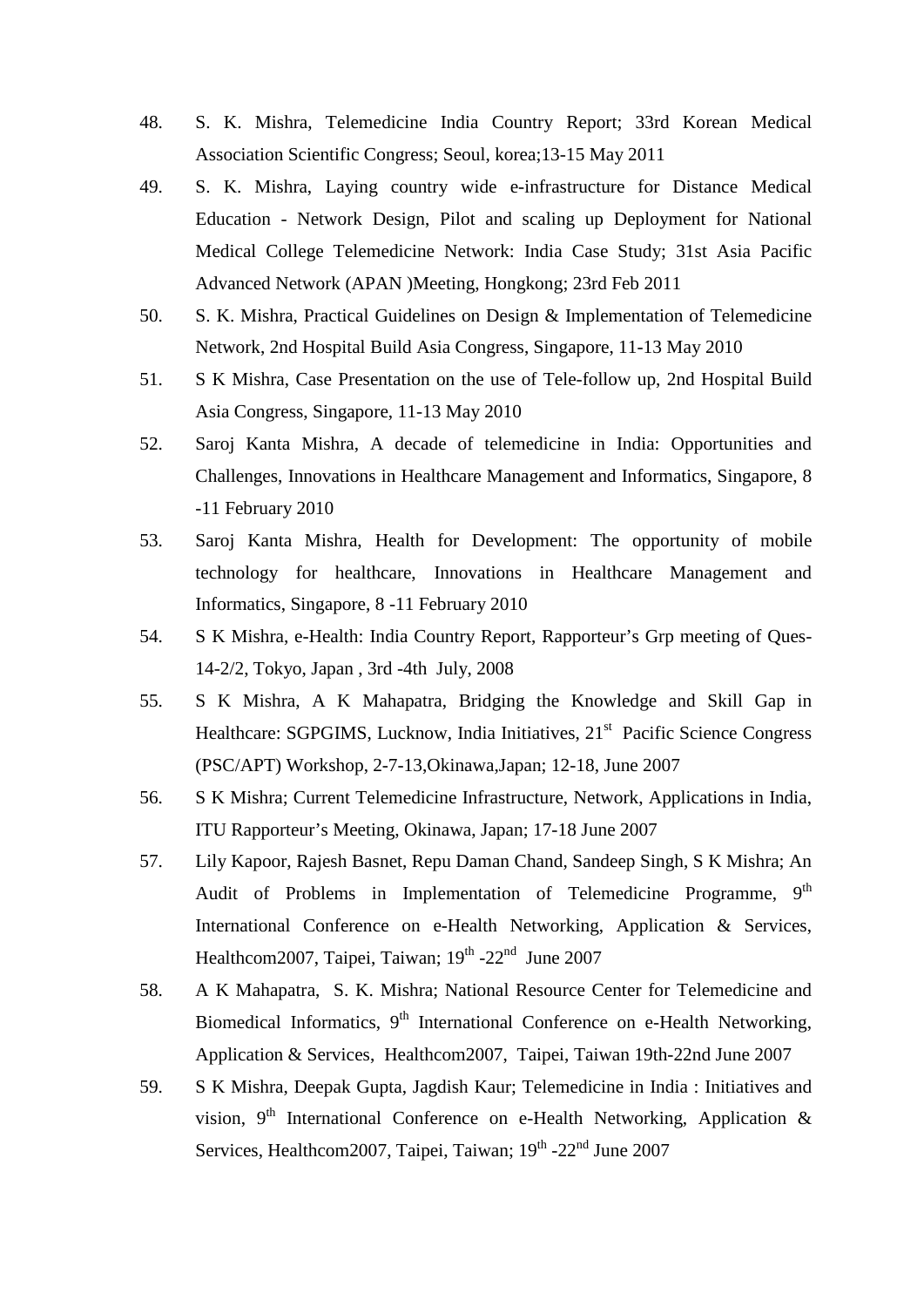- 60. S K Mishra, E health Initiatives in India, United Nations Economic and Social Commission for Asia and the Pacific (UNESCAP), 9-11th October 2007 Short term analysis of impact of telemedicine technology enabled follow-up of surgical patients; 5th APT, Chiangmai, Thailand, Bangkok, 6-9 February 2007
- 61. S K Mishra; Current Telemedicine Infrastructure, Network, Applications in India, 5th APT, Chiangmai, Thailand, 6-9 February 2007
- 62. S K Mishra; Developing Core Competence in Telemedicine & e-health SGPGI, Lucknow Initiative, 5th APT, Chiangmai, Thailand, 6-9 February 2007
- 63. S K Mishra, National Network of Medical Colleges of India, Bringing Europe's eLectronic Infrastructures to Expanding Frontiers (BELIEF), New Delhi, India,14-15 December 2006
- 64. S K Mishra; Current e-Health infrastructure, network & application in India, Bringing Europe's electronic Infrastructures to Expanding Frontiers (BELIEF), S K Mishra, New Delhi, India,14-15 December 2006
- 65. Kartar Singh, S K Mishra; Continuing Medical Education (CME) Network: Current Position in India, 4th APT, Islamabad, Pakistan, 25-26 January 2006
- 66. Lily Kapoor, Rajesh Basnet, Repu Daman Chand, Sandeep Singh, Pankaj Joshi, Maneesh Semwal, Durgapal, K S Negi, Ragesh Shah, S K Mishra, Kartar Singh; Telemedicine practice in extreme geographic environment: Uttaranchal State Telemedicine Network Project – A Case Study, 4th APT, Islamabad, Pakistan, 25- 26 January 2006
- 67. Kartar Singh, S K Mishra; India Country Report on Telemedicine & e-health, 4th APT, Islamabad, Pakistan, 25-26 January 2006
- 68. S K Mishra; Telemedicine SGPGIMS Experience, Quality Healthcare in Changing Environment: Opportunities & Challenges, Seth G S Medical College & KEM Hospital, Municipal Corporation of Greater Mumbai in Collaboration with Nuffield International Health and Development Group, University of Leeds, UK –  $4^{th}$  -6<sup>th</sup> Feb 2005.
- 69. S K Mishra; Telemedicine: Experience at a Tertiary Care Hospital, Healthcom 2005, Busan, Korea, 23 –25 June 2005
- 70. S K Mishra; Telemedicine Application in Surgery : Indian Experience and Update on Telemedicine Activities in India, Rapporteur's Group Meeting, Tokyo, Japan, 22 June 2005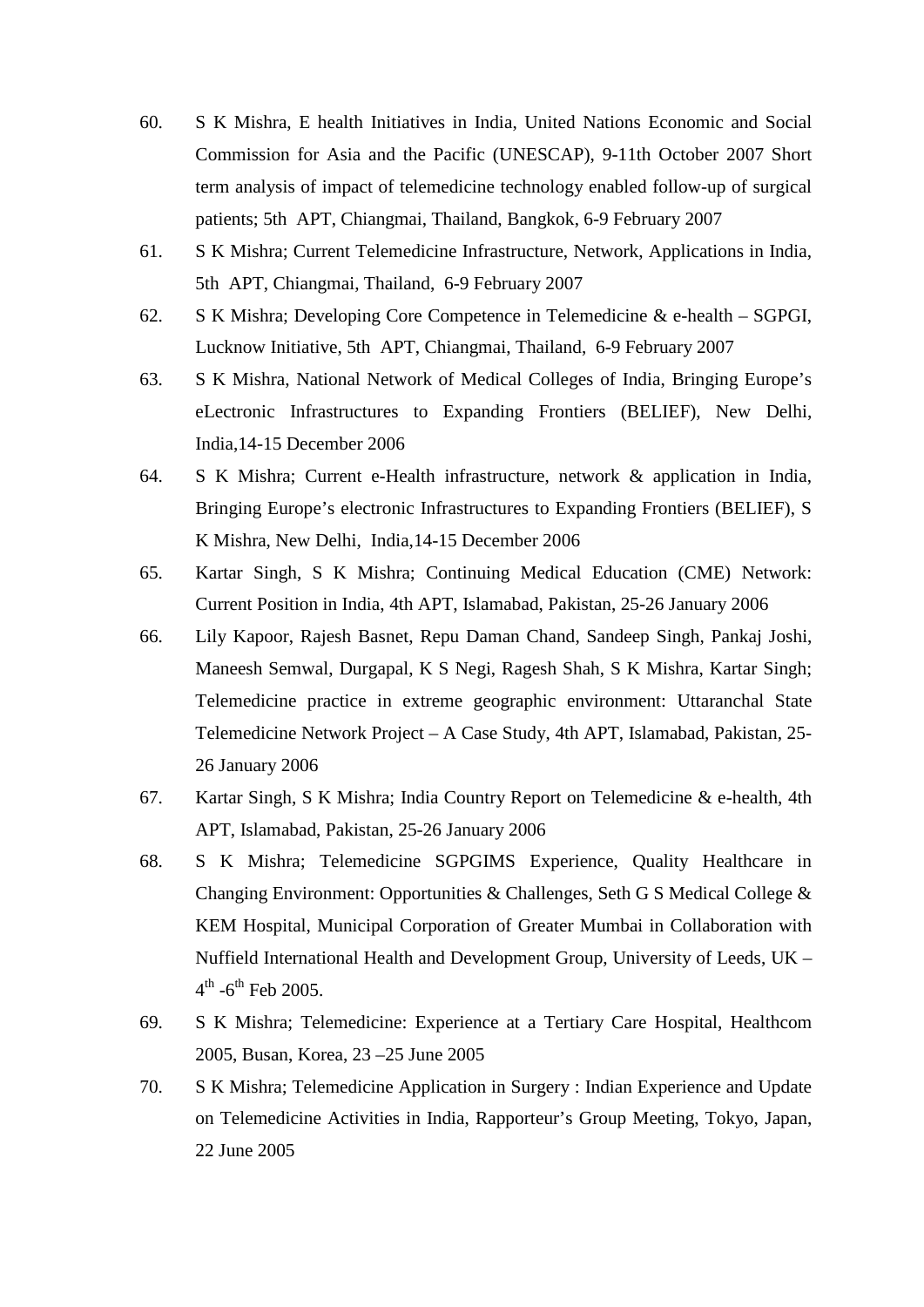- 71. Outcome of case study (project completed) on Field Telemedicine Application in Indian Setting, S K Mishra; Rapporteur's Group Meeting, Tokyo, Japan, 20-21 June 2005
- 72. S K Mishra, Tsunami, Indian Ocean, Dec 26, 2004: Impact on Indian subcontinent and telemedicine interventions, 3rd Asia Pacific Telecommunity Telemedicine Workshop, Malaysia, 27-28 January 2005
- 73. S K Mishra, Current Status of E Health in India, Sita Naik, Kartar Singh, 3rd Asia Pacific Telecommunity Telemedicine Workshop, Malaysia, 27-28 January 2005
- 74. Kartar Singh, S K Mishra, B.S. Bedi, Gulshan Rai, Towards building a National Network of Medical Colleges for Distance Learning through ICT, 3rd Asia Pacific Telecommunity Telemedicine Workshop, Malaysia, 27-28 January 2005
- 75. S K Mishra, Archana Ayyagari, Mahendra Bhandari, B S Bedi, Ragesh Shah; Telemedicine Application in Maha Kumbhmela (Indian Festival) with A Large congregation(Poster): 9th Annual Conference of American Telemedicine Association, Tampa Convention Center, ATA, Florida, May 2-5, 2004
- 76. S K Mishra, Ramnath Misra, Ratni B Gujral, Rakesh K Gupta, U K Misra, Archana Ayyagari, Rajesh Basnet, Biswanarayan Mohanty; Strengthening Postgraduate Medical Education in Peripheral Medical Colleges through Telemedicine, Kartar Singh, 9th Annual Conference of American Telemedicine Association, Tampa Convention Center, ATA, Florida, May 2-5, 2004
- 77. Amit Aggarwal, Anjali Mishra, Nikhil Singh, Gaurav Agarwal, Ashok Aggarwal, S K Mishra, Distant Learning in Endocrine Surgery Using Telemedicine Technology (Poster); 2nd Asia Pacific Telecommunity Telemedicine Workshop, New Delhi, 25-26 Feb 2004
- 78. S K Mishra, Archana Ayyagari, Baljit. S Bedi, Rajesh Shah, Kartar Singh, Field Telemedicine – Experience in Kumbh Mela; 2nd Asia Pacific Telecommunity Telemedicine Workshop, New Delhi, 25-26 February 2004
- 79. S K Mishra, Kartar Singh, Human Resource Development in the field of e- Health Technology– SGPGI, Lucknow Initiative (Poster); 2nd Asia Pacific Telecommunity Telemedicine Workshop, 2004, New Delhi, 25-26 February 2004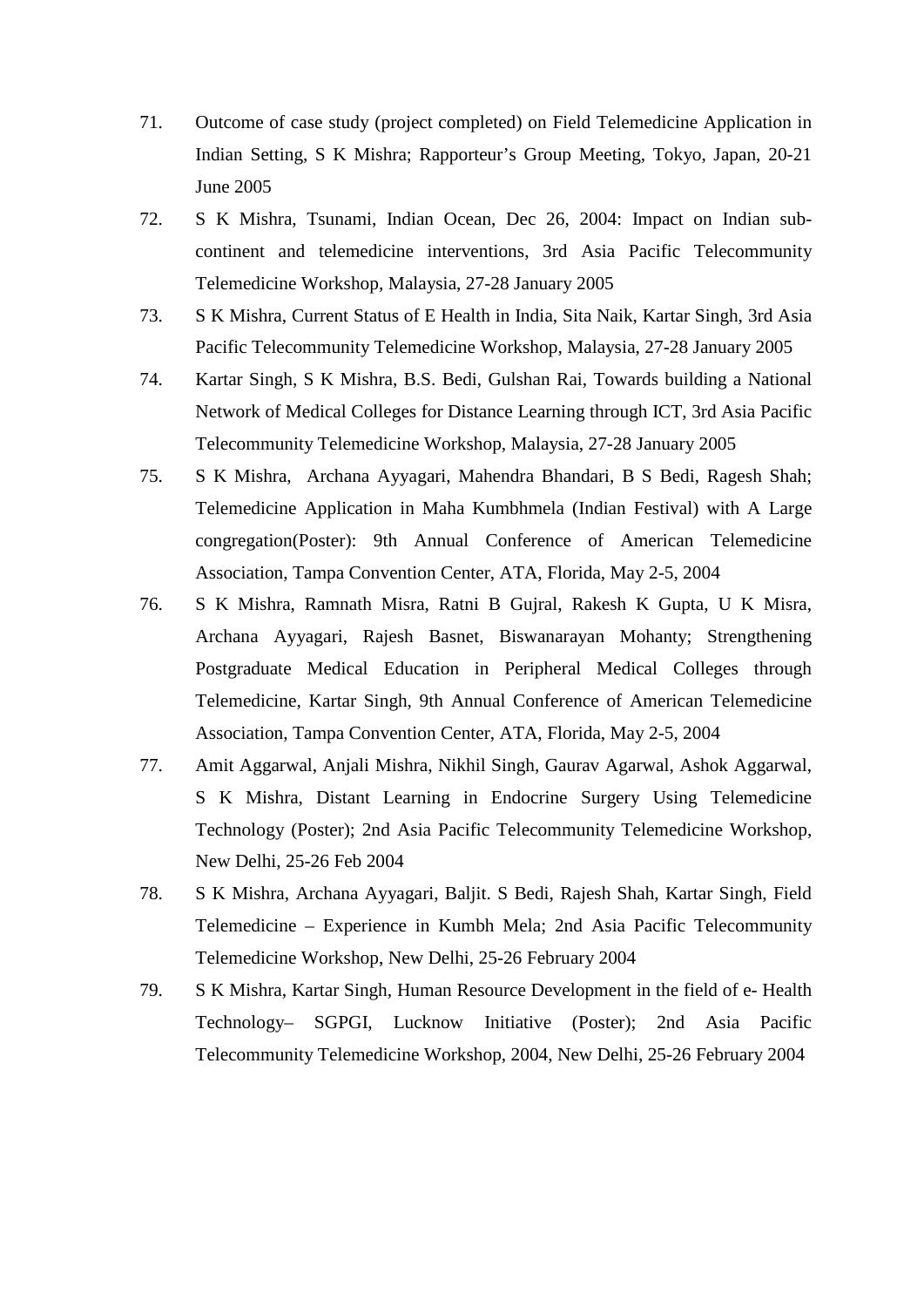## **Invited Lectures/ Orations delivered (National)**

- 1. S.K. Mishra; Current Trends in Digital Health Technologies and its impact on caring the Billions; 30th CDAC Foundation Day at Pune University Campus from March 28, 2017.
- 2. S.K. Mishra; Telemedicine & its Applications , SGPGI, Lucknow, Case Study ; Amity University Noida, U.P. from March 17, 2017
- 3. Repu Daman; Evolution of Tele-Surgery at SGPGIMS, Lucknow; Specialized Training Programme in Telemedicine and Medical Informatics at CDAC Mohali from March 7, 2017 (Video conferencing)
- 4. Repu Daman; Global Trends in Telemedicine Technology, Tools and Practice; Specialized Training Programme in Telemedicine and Medical Informatics at CDAC Mohali from March 6, 2017 (Video conferencing)
- 5. S.K. Mishra; Telemedicine Applications in Surgical Practice, Education & Training–SGPGI Model; 4th Annual TSI HQ Continuing Telemedicine Education Program at VIT Campus, Vellore from 2nd March2017.
- 6. Repu Daman; Evolution of SGPGI Telemedicine; 43rd Asia-Pacific Advanced Network (APAN43) at India Habitat Center (IHC), New Delhi, February 16, 2017.
- 7. S.K. Mishra; Surgical Informatics; 43rd Asia-Pacific Advanced Network (APAN43) at India Habitat Centre (IHC), New Delhi from February 16, 2017.
- 8. Priyadarshini Mishra ; Tele-ophthalmology in rural health care ; 43rd Asia-Pacific Advanced Network (APAN43) at India Habitat Centre (IHC), New Delhi from February 16, 2017
- 9. I.P.Singh; Portable Telemedicine: Models and Practice Scenarios; 43rd Asia-Pacific Advanced Network (APAN43) at India Habitat Centre (IHC), New Delhi from February 16, 2017
- 10. S.K. Mishra; Telemedicine experience at SGPGIMS, Lucknow, RRC, East, NMCN Project ; 6th Regional Workshop , KEM Hospital, Mumbai - 14th and 15th Dec 2016.
- 11. S.K. Mishra; e-Health; India International Trade Faire (IITF) 2016 at Pragati Maidan, New Delhi held on16th November2016.
- 12. Saroj K Mishra, Repu Daman, Manish M Tripathi; Security Issues in Cloud Computing for Healthcare; 10th INDIACom; INDIACom-2016; IEEE Conference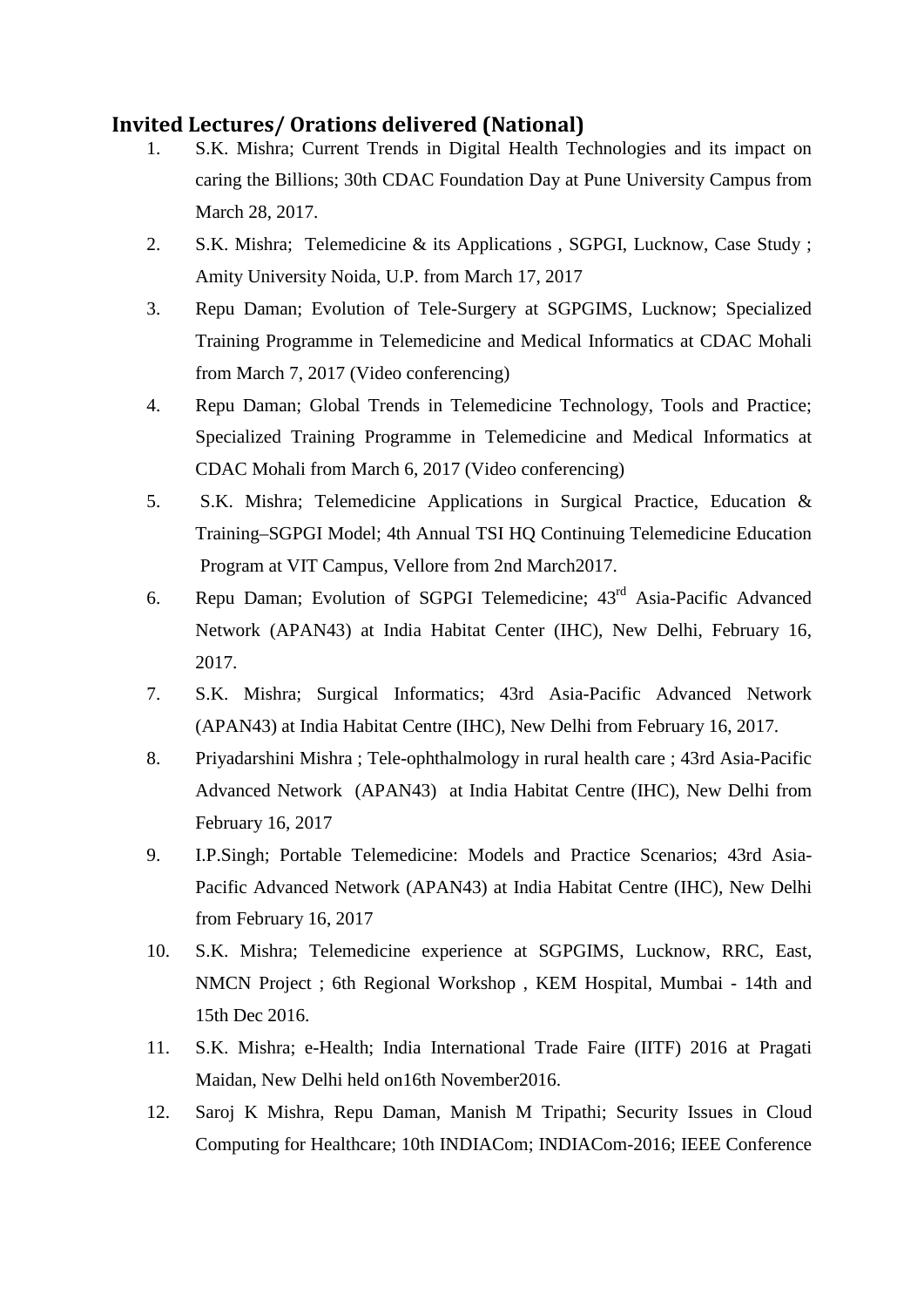ID: 37465 2016 3rd International Conference on "Computing for Sustainable Global Development", New Delhi; 18th March 2016

- 13. Uday C Ghoshal, Indra Pratap Singh, Kaustav Nayek, Bulbul Purkait, Arunima Choudhuri, Sushmita Bhattacharya, Tamal K Ghosh, Saroj K Mishra; Development and application of telemedicine technology using national knowledge network for e-education for undergraduate and postgraduate medical curriculum: The West Bengal model; 11th International Conference of Telemedicine Society of India Telemedicon 2015, Kolkata, 27th - 29th November 2015
- 14. SK Mishra; Application and impact of telemedicine in India: Story of a decade; 11th International Conference of Telemedicine Society of India Telemedicon 2015, Kolkata, 27th - 29th November 2015
- 15. Ujjala Ghoshal; Types of data, measure of central tendency and dispersion; 11th International Conference of Telemedicine Society of India Telemedicon 2015, Kolkata , 27th - 29th November 2015
- 16. U.C. Ghoshal; Choosing a statistical tools and test for the data and performing it; 11th International Conference of Telemedicine Society of India Telemedicon 2015, Kolkata, 27th - 29th November 2015
- 17. U.C. Ghoshal; Research in the era of information & communication technology (ICT) in Virtual World; 11th International Conference of Telemedicine Society of India Telemedicon 2015, Kolkata , 27th - 29th November 2015
- 18. Nirmal Gupta; Application of telemedicine in medical education in the face of shortage of teachers; 11th International Conference of Telemedicine Society of India Telemedicon 2015, Kolkata , 27th - 29th November 2015
- 19. Ujjala Ghoshal, Rungmei SK Marak, Ratnakar Shukla and Tapan N Dhole; Telemicrobiology: a recent teaching facility in field of infectious disease; 11th International Conference of Telemedicine Society of India Telemedicon 2015, Kolkata , 27th - 29th November 2015
- 20. Prof. PK Pradhan; Case studies of mobile health at SGPGIMS, Lucknow; 11th International Conference of Telemedicine Society of India Telemedicon 2015, Kolkata , 27th - 29th November 2015
- 21. SK Mishra; Surgical Informatics: An emerging discipline; 11th International Conference of Telemedicine Society of India Telemedicon 2015, Kolkata , 27th - 29th November 2015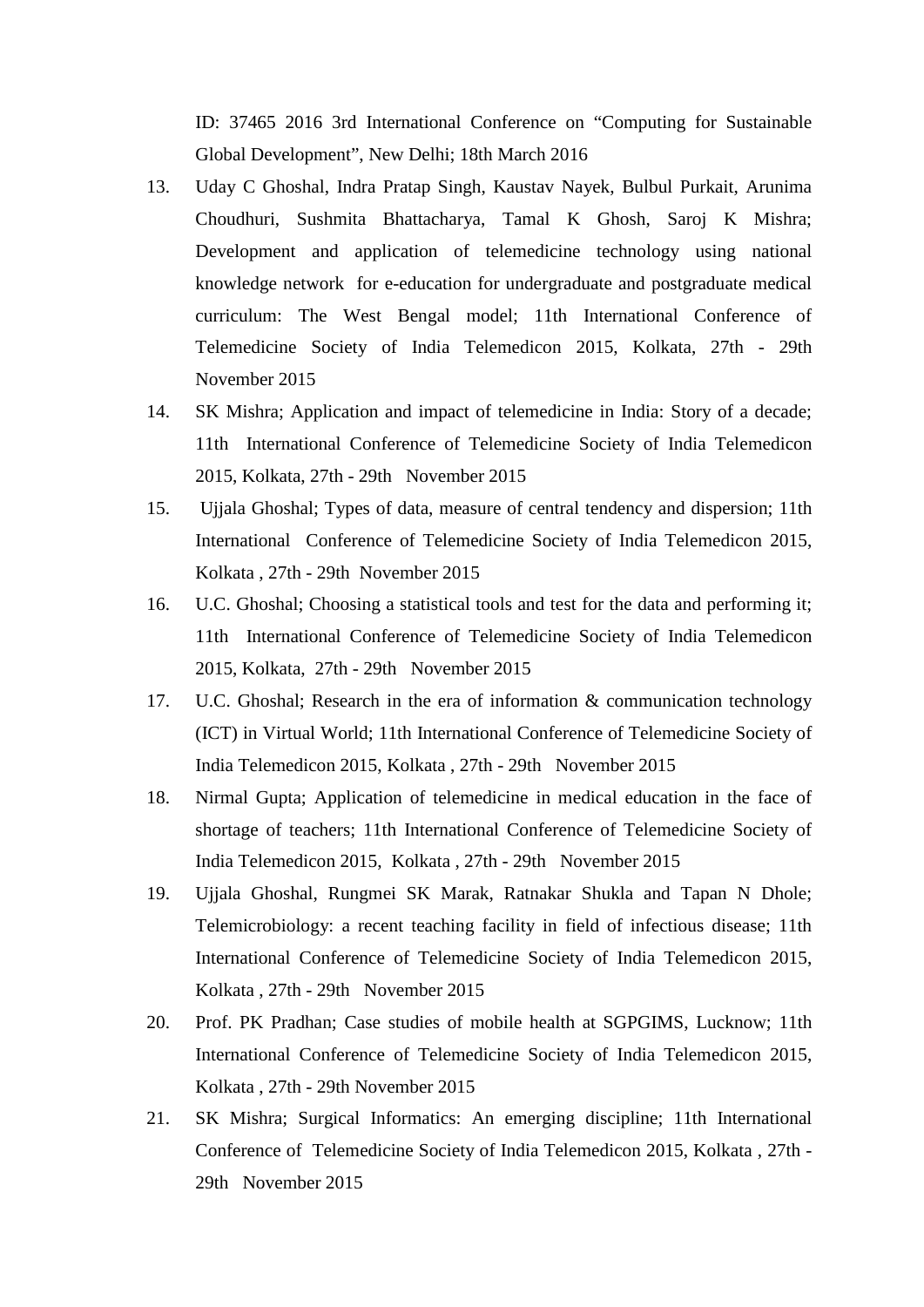- 22. SK Mishra, Government of India Initiatives in Transforming Medical Education Deploying ICT; 6th International Conference on Transforming Healthcare with IT; Bangalore, India; 16th & 17th October 2015
- 23. SK Mishra, Role & Impact of telemedicine in Surgery; Surgery Update2015; New Delhi, India; 1st October 2015.
- 24. S.K. Mishra; Developing a Roadmap for Implementation of m-Health in India for Tobacco Cessation, New Delhi; 26th & 27th March 2015
- 25. Dr.U.C.Ghoshal, Medical Education in virtual class room in the era of shortage of teacher – The RRC east model Regional Workshop on Establishment of National Medical College Telemedicine Network, AIIMS, New Delhi; 13th & 14th March 2015
- 26. SK Mishra, Technical Issues and Application models over NMCN using National Knowledge Network; Regional Workshop on Establishment of National Medical College Telemedicine Network, AIIMS, New Delhi; 13th & 14th March 2015
- 27. S.K. Mishra; Application of Information & Communication Technology in Healthcare, Regional Science City, Lucknow February 28, 2015
- 28. U.C. Ghoshal; Virtual Classroom for Medical Education; 10th International Conference of Telemedicine Society of India Telemedicon 2014, Bhopal, 7th -9th November 2014
- 29. Nirmal Gupta; Experience in Online Teaching & Learning for Cardiovascular Students and Young Surgeon: Role of Content Development; 10th International Conference of Telemedicine Society of India Telemedicon 2014, Bhopal, 7th - 9th November 2014
- 30. SK Mishra; Ubiquitous health network for inpatient care, documentation, education; 10th International Conference of Telemedicine Society of India Telemedicon 2014, Bhopal , 7th -9th November 2014
- 31. SK Mishra; Introduction to BRICS Telemedicine Network; 10th International Conference of Telemedicine Society of India Telemedicon 2014, Bhopal, 7th - 9th November 2014
- 32. U.C. Ghoshal, SGPGIMS, Lucknow and Eastern India; North Eastern Regional Workshop for Sensitization and Awareness on National Medical College Network, NEIGRIHMS, Shillong; 26th -27th September 2014
- 33. R.S.K.Marak, Distance education in Microbiology through Telemedicine: SGPGI Experience; North Eastern Regional Workshop for Sensitization and Awareness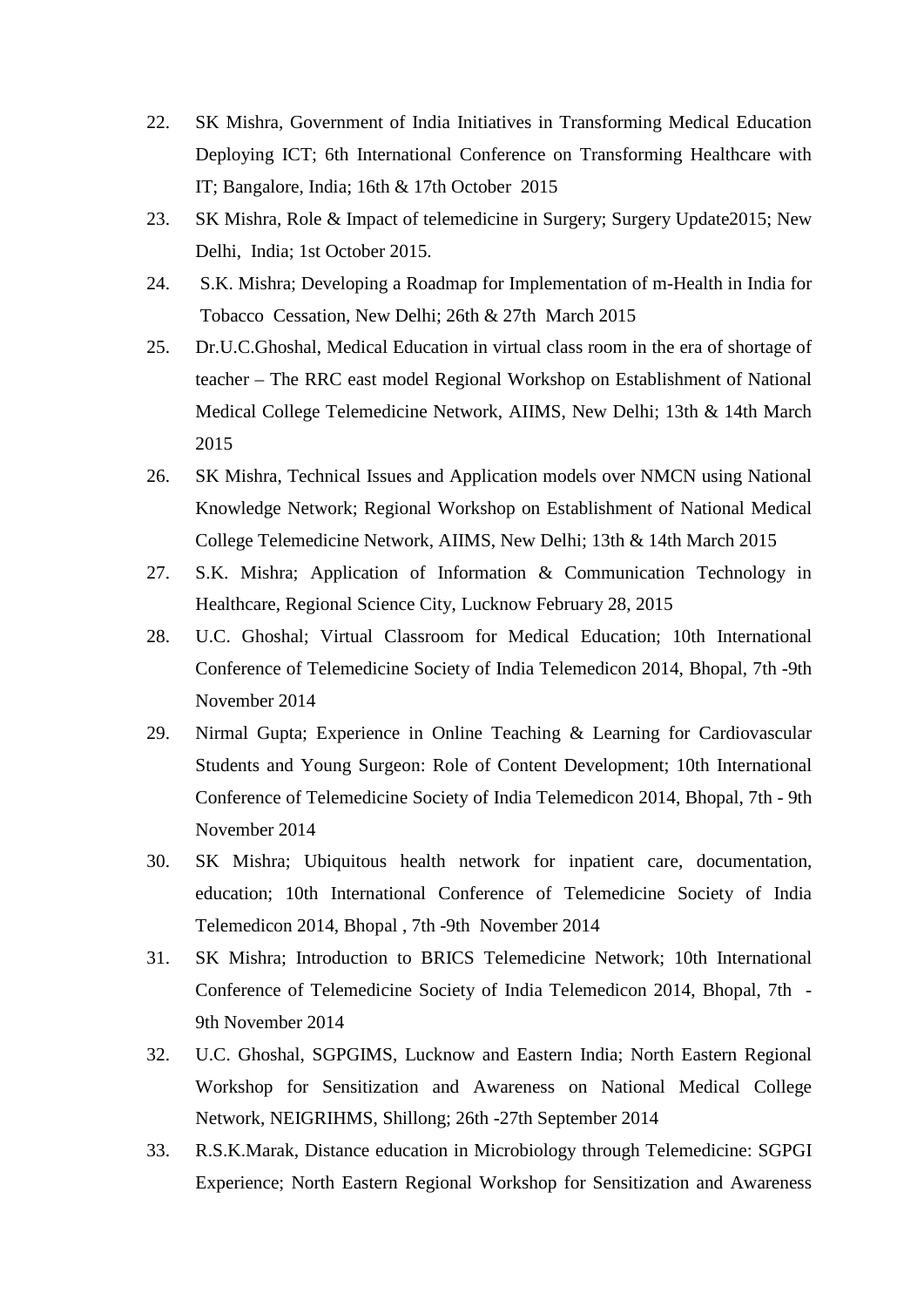on National Medical College Network, NEIGRIHMS, Shillong; 26th -27th September 2014

- 34. Nirmal Gupta, Opportunities & Challenges in online Medical Education: Personal experience; North Eastern Regional Workshop for Sensitization and Awareness on National Medical College Network, NEIGRIHMS, Shillong; 26th -27th September 2014
- 35. SK Mishra, SGPGIMS Telemedicine Programme; North Eastern Regional Workshop for Sensitization and Awareness on National Medical College Network, NEIGRIHMS, Shillong; 26th-27th September 2014
- 36. SK Mishra, Evolution of the Concept and Project Realization Design, Architecture, Technology & System; North Eastern Regional Workshop for Sensitization and Awareness on National Medical College Network, NEIGRIHMS, Shillong; 26th -27th September 2014
- 37. S.K. Mishra; Challenges of the Future Medical Education & Skill Transfer: Learning to eLearn, 2nd Foundation Day of All India Institute of Medical Sciences (AIIMS), Bhubaneswar, Odisha 15th July2014
- 38. Indra Pratap Singh; Live Demonstration of operation of Telemedicine Platform (IT, Medical Equipments, Videoconference) Configuration and function of each component of Telemedicine Platform; National Medical College Network Orientation meet, West Bengal, Burdwan Medical College, Burdwan, West Bengal; 25th June 2014
- 39. Prof. Uday C Ghoshal; Orientation on National Medical College Network- Report of the activities done so far at RRC, SGPGIMS, Lucknow; National Medical College Network Orientation meet, West Bengal, Burdwan Medical College, Burdwan, West Bengal; 25th June 2014
- 40. SK Mishra; Need for customizing Telemedicine Technology; 3rd Annual Conference of The Telemedicine Society of India (TSI), Odisha Chapter; 19th & 20th April2014.
- 41. SK Mishra; Need for customizing Telemedicine Technology; 3rd Annual Conference of The Telemedicine Society of India (TSI), Odisha Chapter; 19th & 20th April2014, Rourkela, Odisha.
- 42. SK Mishra; Models of work spaces for telemedicine applications: Demonstration through Virtual Tour of STBMI; National Workshop-Seminar on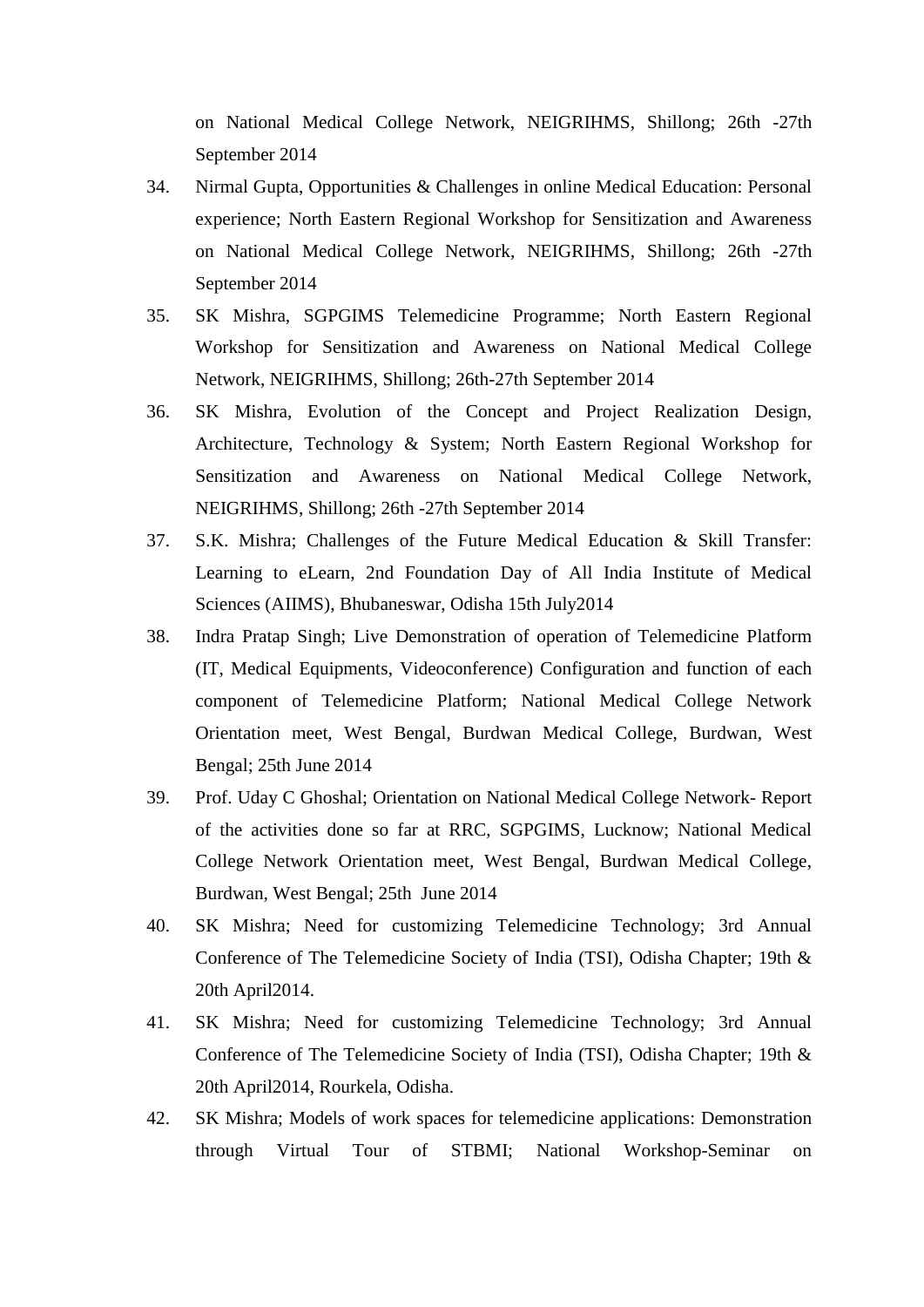Telemedicine(Awareness, Education, Application & Skill Development), School of Telemedicine and Biomedical Informatics; Lucknow; 15th Feb. 2014

- 43. SK Mishra; Background Evolution of the Concept and Project Realization Design, Architecture, Technology & System; Eastern Regional Workshop on Establishment of National Medical College Telemedicine Network Ministry of Health & Family Welfare, Govt. of India, School of Telemedicine and Biomedical Informatics; Lucknow; 13th -14th Feb. 2014
- 44. SK Mishra; ICT for Progressive Healthcare Initiatives in Odisha; eOdisha Summit: towards citizen centric service delivery, Bhubaneswar; 24th January 2014
- 45. SK Mishra; Surgical Informatics an emerging discipline in Surgery; 73rd Annual Conference of The association of Surgeons of India – ASICON 2013, Ahmadabad, Gujarat; 24th -29th Dec 2013
- 46. SK Mishra; Management of Insulinoma, 73rd Annual Conference of The association of Surgeons of India – ASICON 2013, Ahmadabad, Gujarat; 24th - 29th Dec 2013
- 47. SK Mishra; Clinical Case: Detached Thyroid Nodule Mimicking Metastatic PTC, 73rd Annual Conference of The association of Surgeons of India – ASICON 2013, Ahmadabad, Gujarat; 24th -29th Dec 2013
- 48. SK Mishra; Live Surgery/Digital Theatre Tele-Presence Suite; 9th International Conference of Telemedicine Society of India Telemedicon 2013, Jaipur, 29th -1st December 2013
- 49. SK Mishra; [SGPGI Telemedicine Programme;](http://www.telemedicon13.com/Abstracts/f39_SKMishra.pdf) 9th International Conference of Telemedicine Society of India Telemedicon 2013, Jaipur, 29th -1st December 2013
- 50. SK Mishra; PRESIDENTIAL ORATION [: Building Leadership for Indian](http://www.telemedicon13.com/Abstracts/Oration.pdf)  [Telemedicine -Need of the hour;](http://www.telemedicon13.com/Abstracts/Oration.pdf) 9th International Conference of Telemedicine Society of India Telemedicon 2013, Jaipur, 29th -1st December 2013
- 51. SK Mishra, Live Medical Applications; Second NKN Annual Workshop Enhancing Research Collaborations Through NKN; Bangalore, Karnataka; 17th -19th October 2013
- 52. SK Mishra, Endocrine tumors of the pancreas; Surgery Update 2013 (XXX National Continuing Medical Education Programme in Surgery); MAMC, New Delhi; 23-28th September, 2013.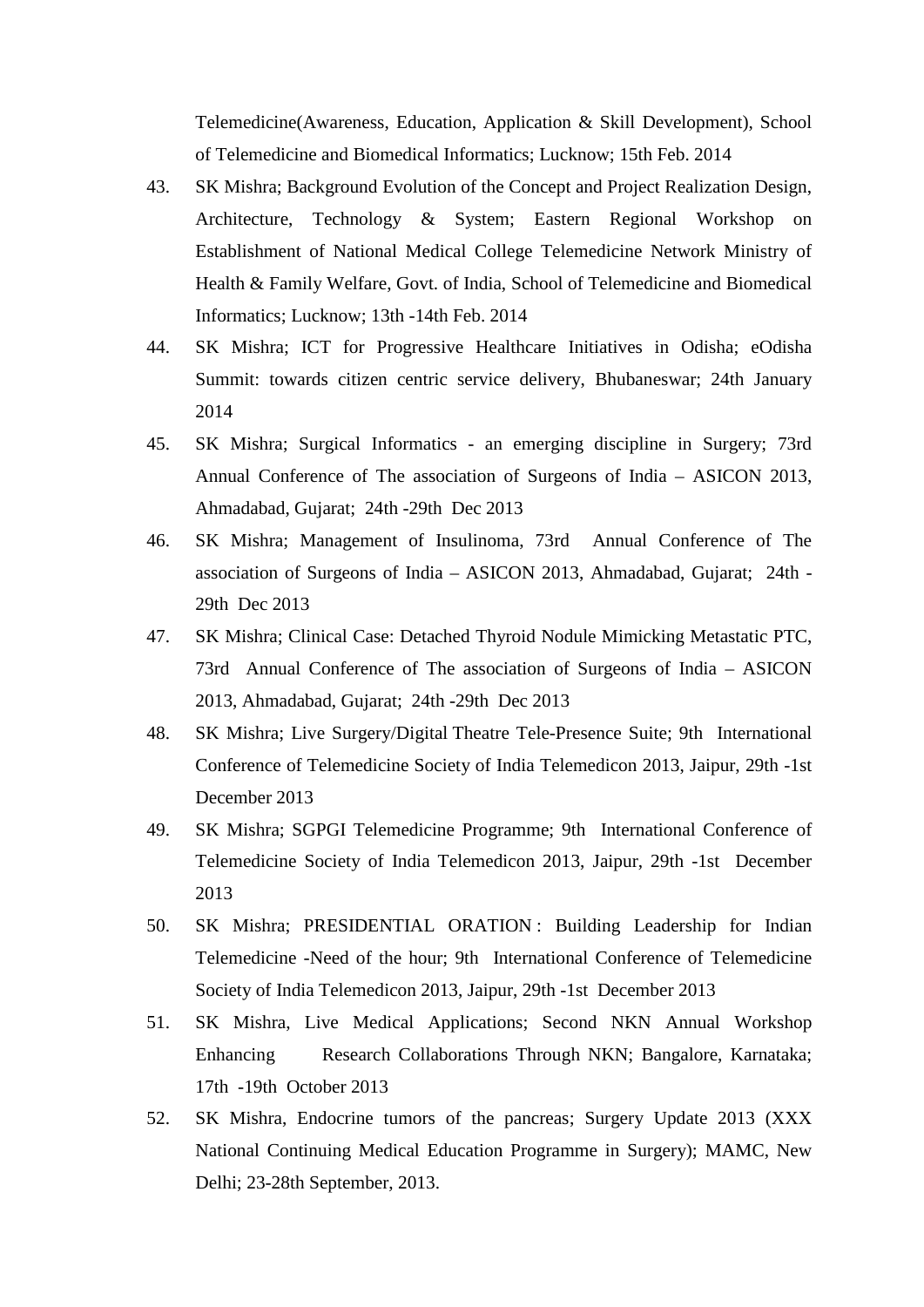- 53. SK Mishra, Telemedicine Prospects for India; 1st Annual day celebration AIIMS; Bhubaneswar; 20th -21th September 2013
- 54. SK Mishra, Tele-health The Future: Looking into past and shaping the future of Indian Telemedicine; Leveraging ICT for growth & development of J&K; NIT Srinagar; 13th -14th September 2013
- 55. SK Mishra, Digital Classroom of The Future: Do's & Don'ts; 4th International Conference on Transforming Healthcare with Information Technology; Hyderabad; 6th -7th Sept 2013
- 56. SK Mishra, Emerging m/e-Health applications using low cost mHealth platform; International Conference on Engineering for Humanity (ICEH-2013); Hyderabad; 16th -18th August 2013
- 57. SK Mishra, Health Education Content Delivery, Skill Enhancement and Healthcare Outreach Services Project; Regional Workshop on Establishment of National Medical College Telemedicine Network Ministry of Health & Family Welfare, Govt. of India, JIPMER, Pondicherry; 16th August 2013
- 58. SK Mishra, Health Education Content Delivery, Skill Enhancement and Healthcare Outreach Services Project; Regional Workshop on Establishment of National Medical College Telemedicine Network, PGIMER, Chandigarh; 10th August 2013
- 59. S. K. Mishra, National Medical College Network -Philosophy Behind design of workplaces and Network; Garuda-NKN Partners Meet, Bangalore; 25th -26th July 2013
- 60. S. K. Mishra, Telemedicine Scenario in India with special reference to Initiatives of Ministry of Health & Family Welfare; eINDIA HEALTH SUMMIT, Hyderabad; 23th -24th July 2013
- 61. SK Mishra, Telemedicine Prospects in Medical Colleges; Dr. C. Venkata Ramaiah Memorial Oration, Kurnool Medical College, Andhra Pradesh; 26th June 2013
- 62. SK Mishra, e-Health & Telemedicine Policy, Strategy, Law & Regulatory issues Global Status; 2nd annual conference of the telemedicine society of India (TSI), Odisha Chapter (ODITELECON), SCB medical college, Cuttack; 7th -8th June 2013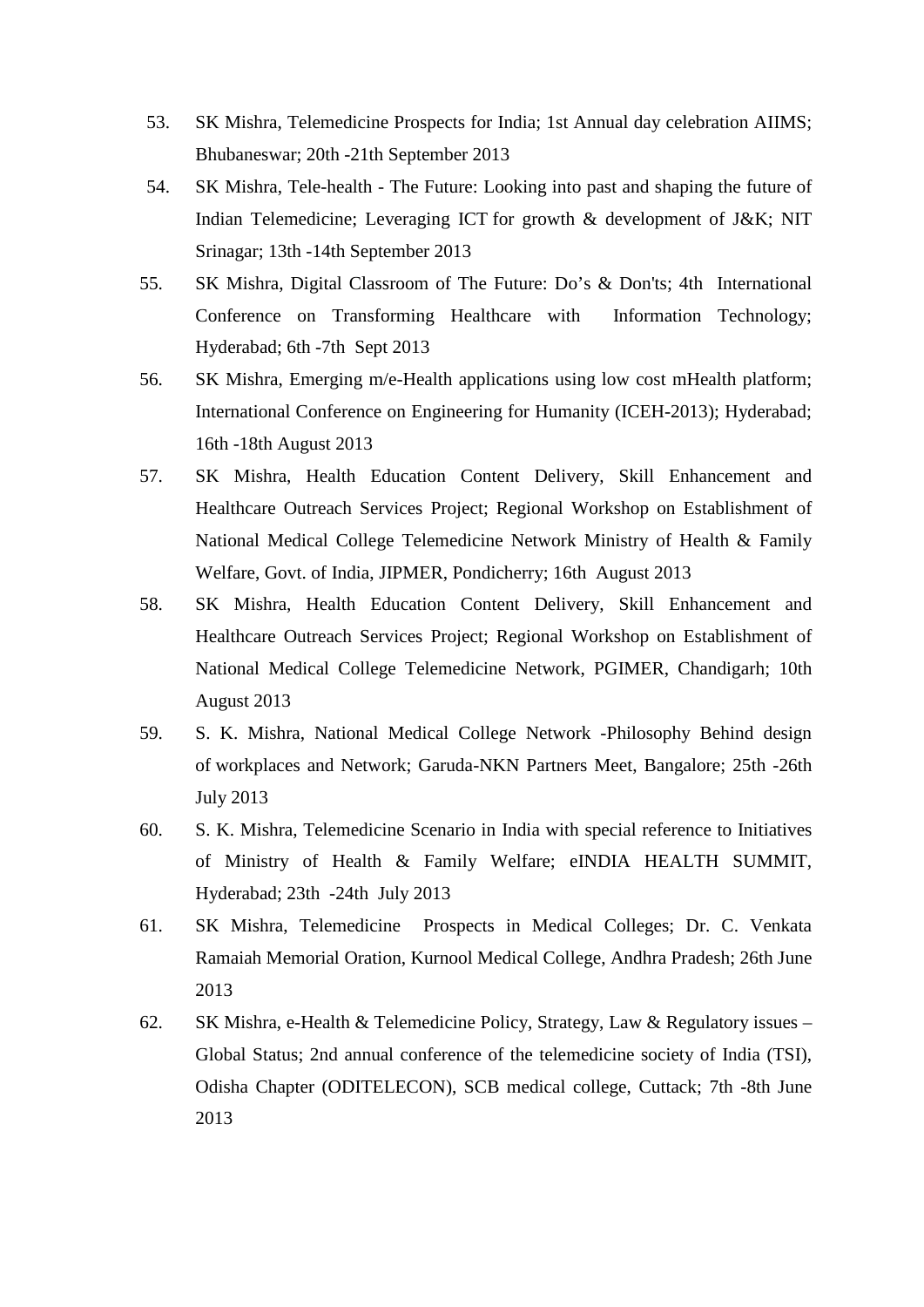- 63. SK Mishra, Scaling up Telemedicine Initiatives Right opportunity for India; Indian Conference on Medical Informatics and Telemedicine (ICMIT 2013); IIT Kharagpur, 28th -30th March 2013 (Keynote Address)
- 64. SK Mishra, Surgical Picture Archival Communication System (S-PACS) SGPGI, Lucknow Case Study; The DICOM 2013 International Conference & Seminar; Bangalore, 14th -16th March 2013
- 65. SK Mishra; e-Seva (Telemedicine) Solution for Rural Health Problems; Vivekananda NMOCON-2013, Karnavati, Gujarat, 16th -17th Feb 2013
- 66. SK Mishra, Model Projects developed using NKN for application in Medical education- SGPGI Case Study; PGI Golden Jubilee Conference on Telemedicine & Telehealth: PGIMER, Chandigarh, 2nd -3rd Feb 2013 (Through Video Conferencing)
- 67. S.K. Mishra; Tele-health in India; Healthcare IT conference 2013; New Delhi, 25th Jan 2013
- 68. S K Mishra, Innovation in Action: Taking Telemedicine to masses; Infocom 2012: Business World Initiative, Kolkata, 6th -9th December 2012
- 69. SK Mishra, Use of regular information exchange tools in continuity of care- Case Study; Telemedicon 12, 8th International Conference of Telemedicine Society of India, Coimbatore, 29th -1st December 2012
- 70. S K Mishra, Research & Development in Telemedicine in India- Analysis of the trend over last decade; Telemedicon 12, 8th International Conference of Telemedicine Society of India, Coimbatore, 29th -1st December 2012
- 71. S.K. Mishra, Knowledge Management & Clinical Practice- SGPGI Case Study; First Annual NKN Workshop, IIT, Bombay, 31st October-2 November 2012
- 72. S.K. Mishra; ISRO Telemedicine USER MEET 2012, ISRO Telemedicine User Meet; Ahmadabad, 26th Sep.2012
- 73. S.K. Mishra, Developing eHealth Strategy for India Need of the hour; 3rd International Conference on Transforming healthcare with information technology, Hyderabad, 31st Aug-1st Sep.2012
- 74. S.K. Mishra; Telemedicine in India; Sectoral Innovation Council Meeting at Ministry of Health and Family Welfare, New Delhi, 23rd April 2012
- 75. S.K. Mishra, Telemedicine System Design Global Survey; 1st Conference of the Telemedicine Society of India (TSI) Odisha Chapter (ODITELECON 2012), Bhubaneswar, 13th -14th April 2012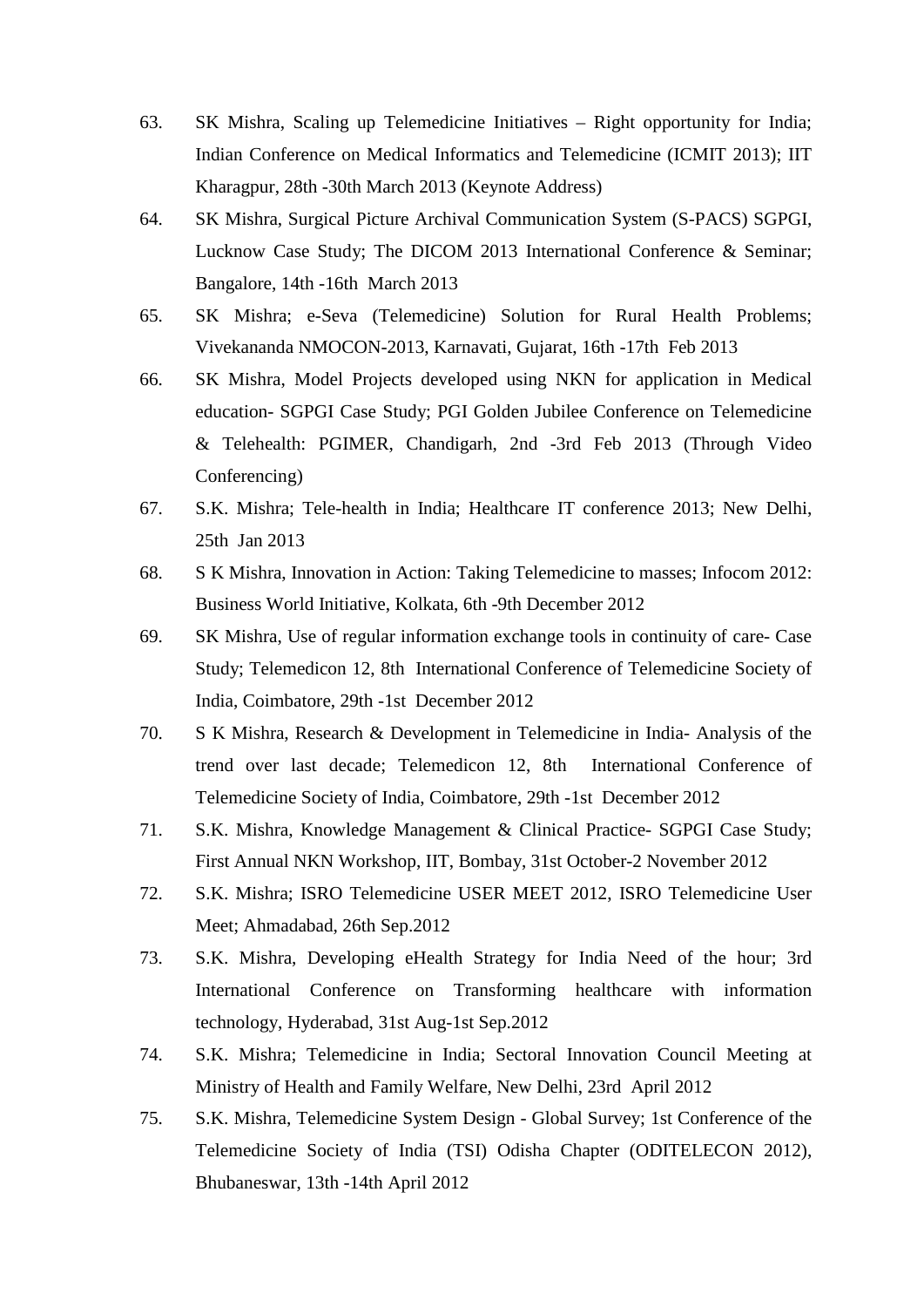- 76. Mishra S.K., Capacity Building in e-Health medical education & introducing research in Translational health informatics in academic program of Medical & Science discipline: need of the hour; 99th Indian Science Congress, KIIT University Bhubaneswar, 3rd -7th January 2012
- 77. S.K. Mishra; Creating Healthcare Accessibility through Mobile Technologies; INDIA BIO 2012 Conference, Bangalore, 6th -8th February 2012
- 78. Mishra S.K., National Medical College Network; 7th International Conference of Telemedicine Society of India, Mumbai, 11-13 November 2011
- 79. S.K. Mishra, Light at the end of the Tunnel: Prescribe Tele health for ailing Rural Health in Developing Countries; The Institute of Electronics & Telecommunication Engineers (IETE), Ahmadabad; 11 May 2011
- 80. S.K. Mishra, Wireless Broad Band for m-Health-emerging application connected health business; National Seminar on Wireless Vision: A Global Perspective & Issues, organized by The Institute of Electronics & Telecommunication Engineers (IETE) Lucknow Center, U.P. Tourism Development Corporation Ltd., 23-24 September 2011
- 81. S.K. Mishra, Current status of Telemedicine network in India and future perspective; Asia-Pacific Advanced Network 32nd Meeting; New Delhi India 22- 26 August 2011
- 82. S.K. Mishra, Telemedicine, The Indian Story; Third International Conference on Communication Systems and Networks (COMSNET), Bangalore, India; 4-8 Jan 2011
- 83. Mishra S.K, Tele-medical and Telemedicine : "SGPGI Knowledge Network Last Decade and beyond; INDO-KOREA Science and Technology Center, Indian Institute of Science, Bangalore, India, 2 December 2010
- 84. S.K. Mishra; Telemedicine in Endocrine Surgery, 11th Annual Conference of the Indian Association of Endocrine Surgeons, Dept. of Surgery Unit 6, CMC Vellore, 7th -9th October 2010
- 85. S K Mishra, Telemedicine in India: Opportunities and challenges, fifth World Telecommunication Development Conference-10, Hyderabad, India, 24 May - 4 June 2010
- 86. Saroj Kanta Mishra, Lily Kapoor, Access to Public Health System, Emerging Application on Next Generation Network, Taj Residency, Lucknow, UP, 23-24 January 2010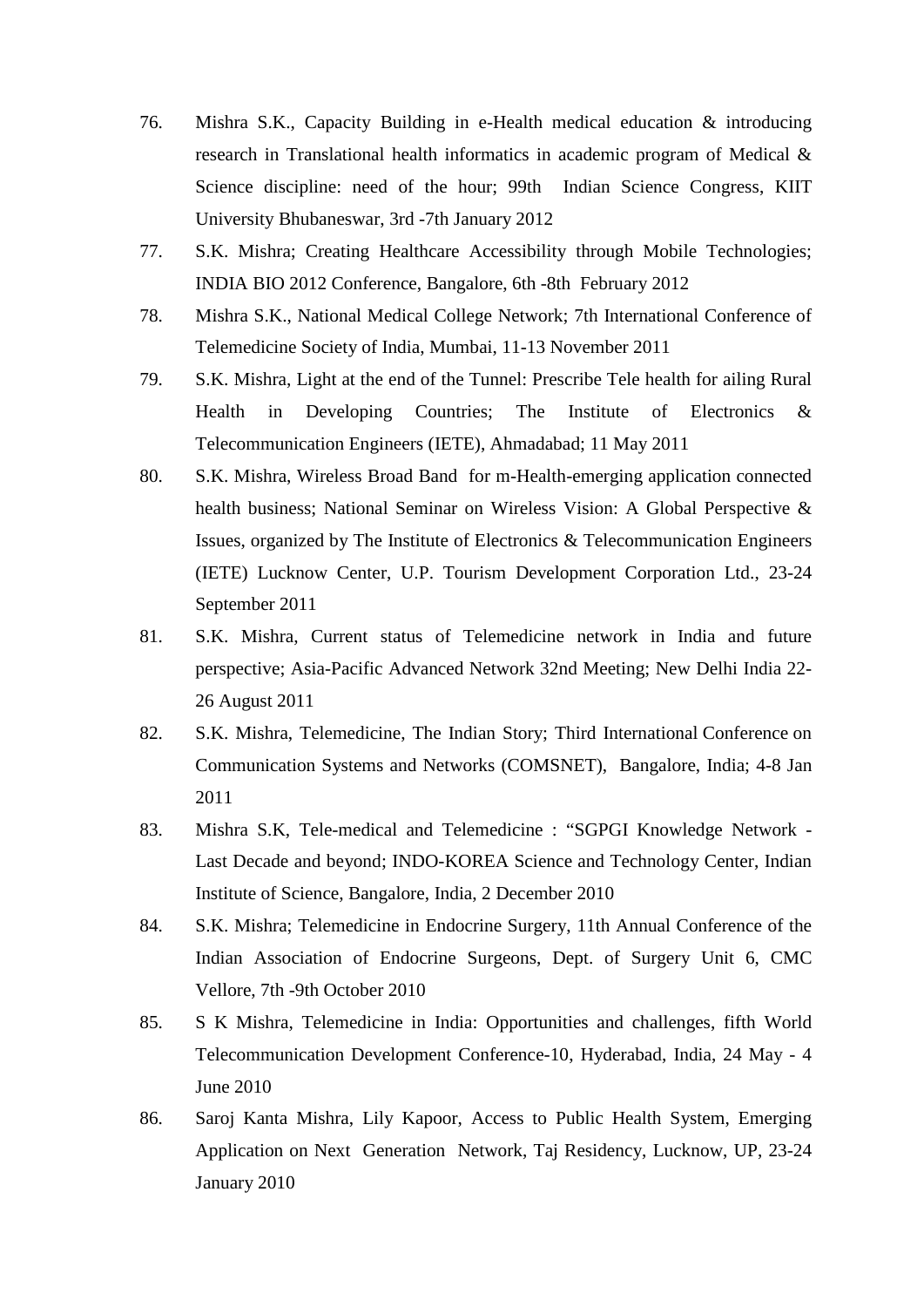- 87. S K Mishra, ICT in Healthcare and Distance Medical Education SGPGIMS Experience, Roundtable on Governance and application of ICT for Achieving the MDGs organized by Division for Public Administration and Development Management, of the United Nations Department of Economic and Social Affairs (DPADM/UNDESA), Bangkok, Thailand, 9-10 December 2009
- 88. S K Mishra, Changing Paradigm in Enterprise Hospital Network of the Future: SGPGIMS, Lucknow Case study, e-Health Conference2009, New Delhi, 3 December 2009
- 89. S K Mishra, Telemedicine Status of Technology, Applications and HRD Issue in India, Summer School on e-Healthcare, IIIT, Allahabad, 08-12 July 2009
- 90. S. K. Mishra; Exchange of Information on Health care system and services; Workshop on ASEAN e-Network project for CLMV Countries , New Delhi, 25- 26 March 2009
- 91. S K Mishra, Medical Electronics in Endocrinology & Endocrine Surgery; 2nd International Conference on Medical Electronics, FICCI – 2009, New Delhi, 19- 20 February 2009
- 92. S K. Mishra, Telemedicine, EMR & Remote Connectivity; 2nd International Conference on Medical Electronics FICCI – 2009, New Delhi, 19-20 February 2009
- 93. S. K. Mishra, Advanced Technology in Medical Education-CMEs on Advance Technology in Medical Education in the event of 75th Platinum Jubilee Celebration of Medical Council of India, RMC, Kanpur, 11 January 2009
- 94. S K Mishra, High Performance Computing & Network for Healthcare, Education & Training Research, Meet on Cancer Informatics Biomedical Informatics Grid: Cooperation for Cancer Research – C-DAC, Pune, 11-12 February 2009
- 95. S K Mishra, Telemedicine & eHealth- Initiatives of Ministry of Health & Family Welfare, 11th National Conference on eGovernance Govt. of India, Punchkula, Haryana 7-8 February 2008
- 96. S K Mishra, Practical Guidelines and Design Implementation and Evaluation Telemedicine projects with case studies, ISRO User's Meet, ISRO, Ahmedabad, 3–4 May 2007
- 97. S K Mishra, Telemedicine application in surgery and CME; ISRO Telemedicine Workshop for Rajasthan, Jaipur, 14 February 2006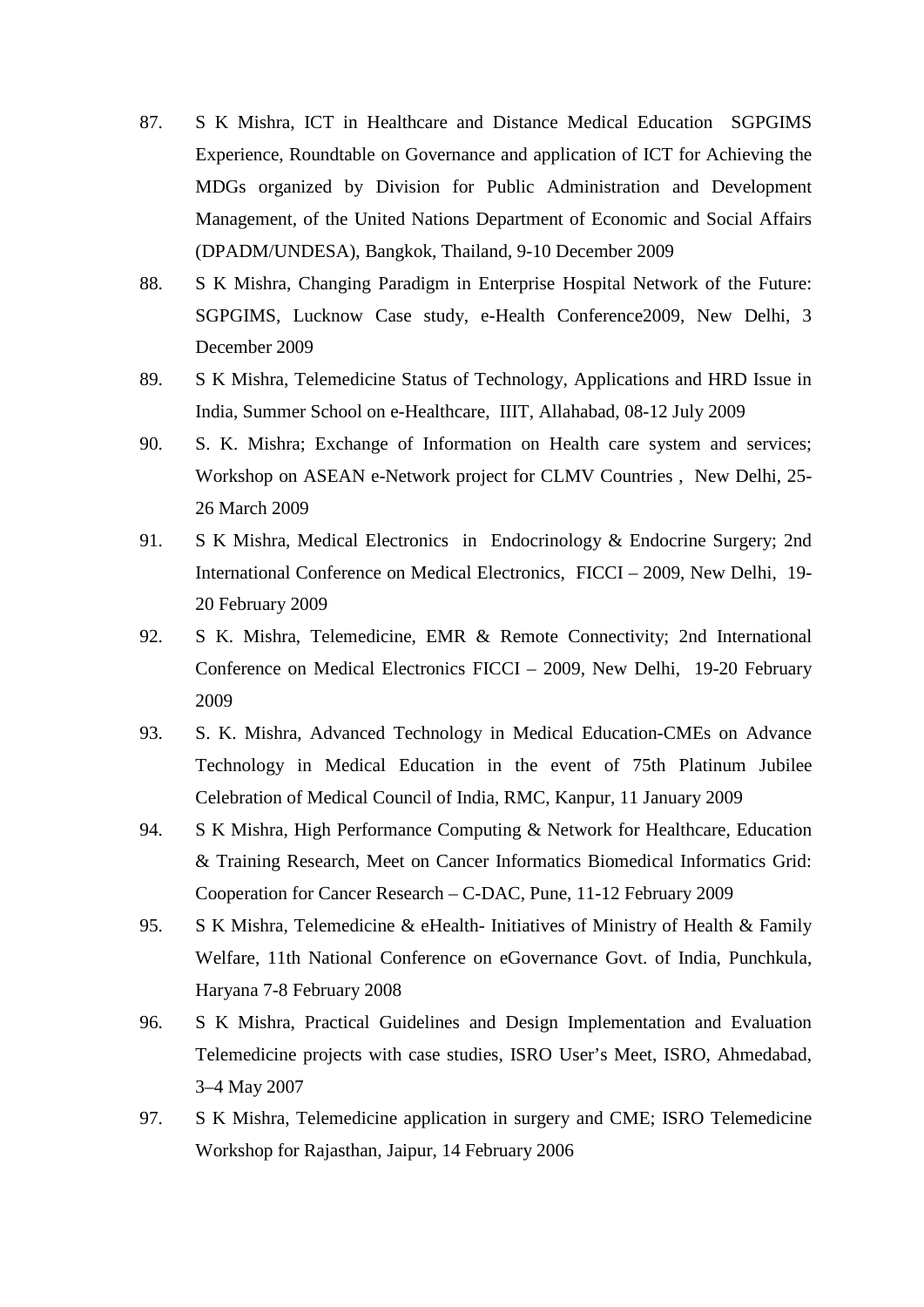- 98. S K Mishra, "Telemedicine in India Current Scenario", Gangaram Hospital, New Delhi-29th June 2005
- 99. S. K. Mishra, Health Care Informatics & Telemedicine Practiced at SGPGIMS Army Hospital, New Delhi, 8 May 2005
- 100. S K. Mishra, Applications of Telemedicine Technology ELITEX organized by Dept. of IT, Govt. of India , New Delhi -26 April 2005
- 101. S. K. Mishra, Telemedicine: SGPGIMS Experience Conference on Quality Healthcare in Changing Environment: Opportunities & Challenges organized by Seth G S Medical College & KEM Hospital, Municipal Corporation of Greater Mumbai in Collaboration with Nuffield International Health and Development Group, University of Leeds, UK, 4 - 6 Feb 2005
- 102. S. K. Mishra, Current Applications of Telemedicine Technology, International Conference on Human Machine Interfaces – 2004, Bangalore – 20th –23rd December 2004
- 103. S K Mishra, Seminar "e- Governance: A learning opportunity for UP" At Taj Residency, Lucknow 17th Dec 2004
- 104. S. K. Mishra, Telemedicine and Tele-pathology; 3rd CME in Pathology, PGIMER, Chandigarh – 3rd October 2004
- 105. S. K. Mishra, "SGPGI's experience with Telemedicine and various concept models for Rural health care delivery through ICT" Workshop on ICT, Delhi – 2nd June 2004
- 106. S. K. Mishra, "Applications of Telemedicine Technology", ELITEX , New Delhi 26th April 2004
- 107. S. K. Mishra, "Capacity Building, R & D, Quality Assurance in Health-IT Sector" and "Health IT Initiatives at SGPGI", Workshop on Bio IT Park, Lucknow – 8th April 2004
- 108. S. K. Mishra, "Telemedicine at SGPGI, Lucknow Current Programmes and Future Perspective" Indian Institute of Technology, Delhi, March 2004
- 109. S. K. Mishra, SGPGI Experience in Telemedicine, ISRO Telemedicine Users Meet, Imphal, February, 2004
- 110. S. K. Mishra, Telemedicine at SGPGI, Lucknow: Current Programmes and Future Perspective at Indian Institute of Technology, IIT Delhi, March 2004